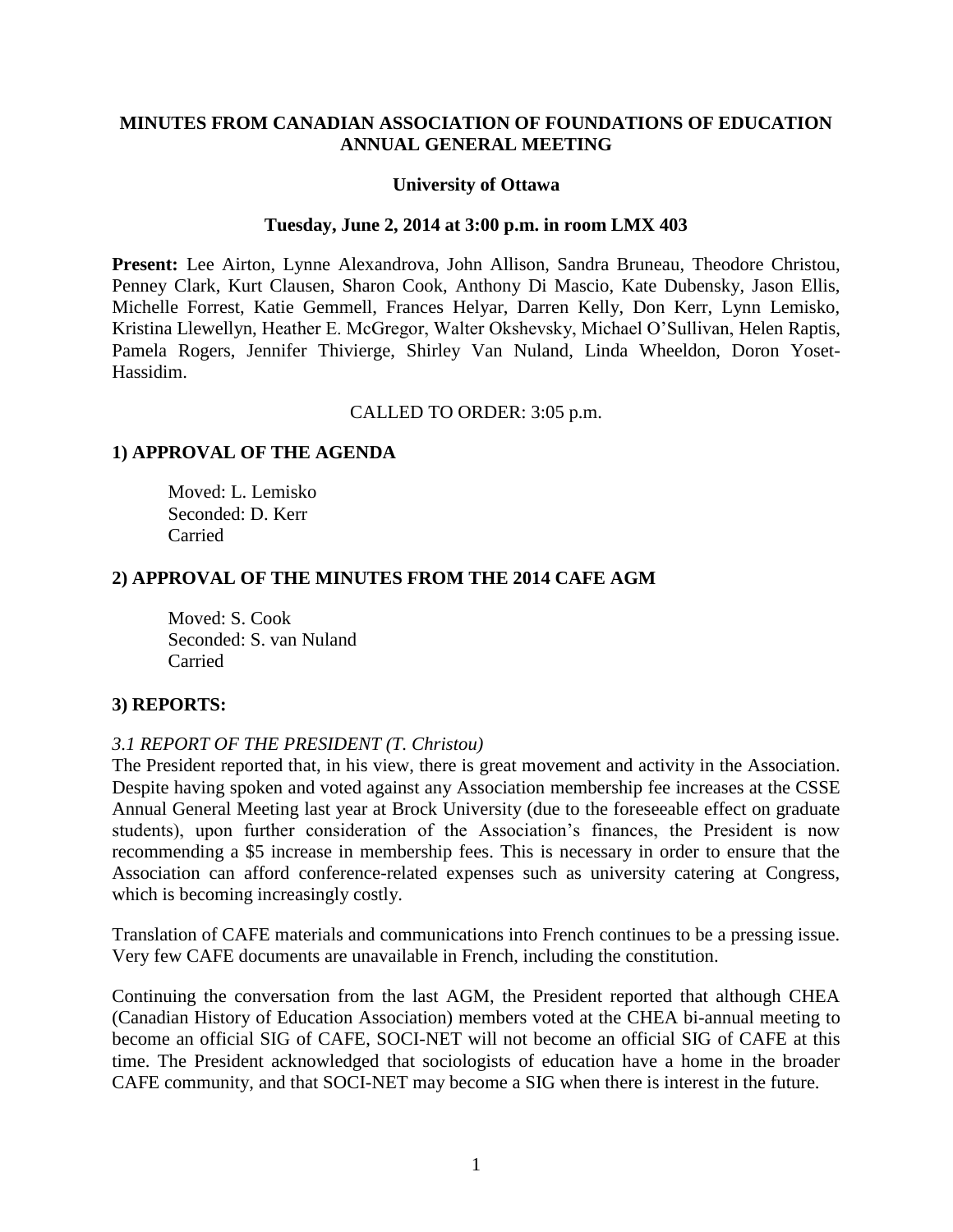The President highlighted several activities under his leadership of CAFE over the past year. He gave an invited address to ACDE on the importance of the foundations in teacher education; he described a 'mostly receptive' audience, and some deans who were not able to attend contacted him to request the resources that he had shared with those present. This year CAFE also inaugurated an annual Book Celebration which will recognize seven books published in the foundations of education since the last annual meeting. The President gave thanks to Shirley van Nuland and her committee for inaugurating the CAFE Outstanding Dissertation/Thesis Recognition Related to the Foundations of Education award for exceptional graduate student research, of which four will be awarded at this meeting. The President also gave thanks to Sharon Cook for her work in organizing the CAFE Keynote and Reception, which this year featured Dr. Chad Gaffield from the University of Ottawa. Lastly, the CAFE Plenary Session on a plan of action to promote the foundations in Canadian teacher education programs took place on Sunday May 31<sup>st</sup> and attracted many CAFE members for an afternoon of conversation and collaboration. A report on the discussion will be compiled and circulated by Lee Airton (Secretary-Treasurer).

With the assistance of a stipended graduate student at Queen's University, a new CAFE/ACEFE website was designed and launched [\(http://www.cafe-acefe.com\)](http://www.cafe-acefe.com/) this past May. The purpose of the website is to serve as an accessible institutional archive for CAFE that chronicles the Association's activities, events and award winners going forward.

The President concluded by informing the membership that he will be stepping down as CAFE President effective at the conclusion of the AGM as he is shortly beginning a sabbatical. He offered thanks to the CAFE membership for their participation in this year's conference and to the executive for their hard work.

## *3.2 REPORT OF THE SECRETARY-TREASURER (L. Airton)*

The Secretary-Treasurer shared the Association's current funds available and membership numbers (report attached at Appendix A). The President also observed that CAFE is the fourthlargest Association in CSSE, which speaks to the health of the foundations.

# *3.3 REPORT OF THE 1 st VICE PRESIDENT (AWARDS) (K. Clausen)*

The 1<sup>st</sup> Vice President announced that there were two competitions this year: one for the on-line learning tool and one for an edited book. He began by thanking the ten adjudicators for their efforts. He then commented that this year's decision was an especially difficult one due to the high calibre of contenders; all submissions were excellent and prompted a sense of pride in the foundations of education. The recipients were announced at the CAFE dinner that evening.

Two nominations were made for the on-line learning tool award: Bryan Smith nominated RNWeb and RNMobile; Helen Raptis nominated the Education Heritage Museum. Bryan Smith was the recipient of this year's award.

Six nominations were made for the edited book award: 1. Ali Abdi & Paul Carr. *Educating for Democratic Consciousness: Counter-Hegemonic Possibilities*; 2. Catherine Carstaris & Nancy Janovicek, *Feminist History in Canada*; 3. Bill Green and Mike Corbett, *Rethinking Rural Literacies*; 4. Darren Lund, Lisa Panayotidis, Hans Smits & Jo Towers, *Provoking Conversations on Inquiry in Teacher Education*; 5. Paul Stortz & Lisa Panayotidis. *Cultures, Communities &*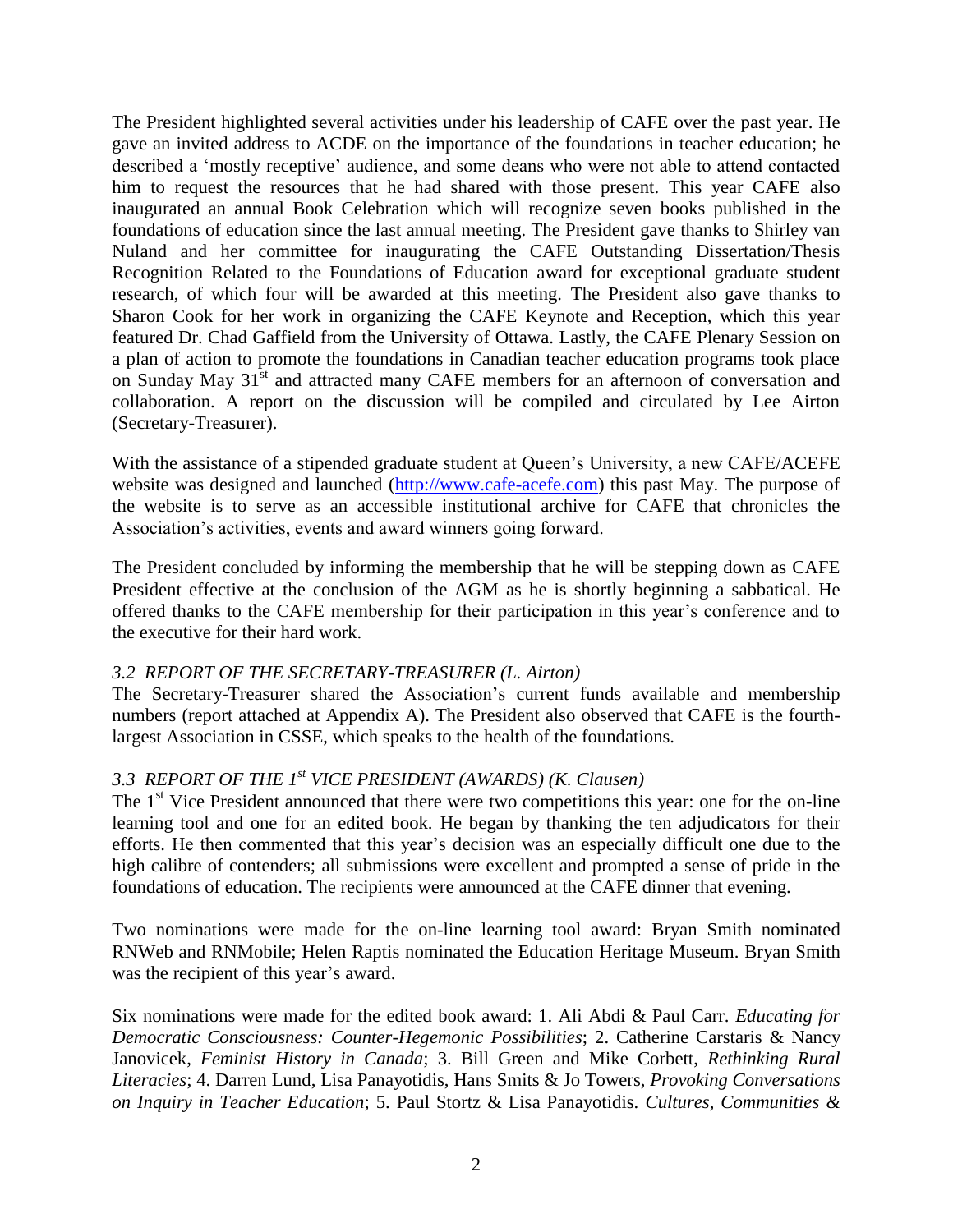*Conflict*; 6. Lisa Taylor & Jasmin Zine, *Muslim Women, Transnational Feminism*. Darren Lund, Lisa Panayotidis, Hans Smits & Jo Towers, *Provoking Conversations on Inquiry in Teacher Education* was the recipient of this year's award.

*3.4 REPORT OF THE 2 nd VICE PRESIDENT (PROGRAM) (S. Cook)* The 2<sup>nd</sup> Vice President began her report with a motion:

# **Motion: Be it resolved that CAFE thanks outgoing President T. Christou for his service and for a productive year at CAFE.**

Moved: S. Cook Seconded: F. Helyar Carried

The  $2<sup>nd</sup>$  Vice President invites CAFE members to be in touch with any feedback on the program this year [\(s.cook@uottawa.ca\)](mailto:s.cook@uottawa.ca). As program chair, she expressed that the online process of managing submissions is extremely complicated and needs more clear instructions; she feels that communication is the primary issue, and has spoken to Tim Howard on this point. Furthermore, the move from hard copy program to electronic only was very fast; she observed that a hard copy serves a purpose (including the accommodation of people with visual disabilities). Lastly, the practice of levying a charge for a hard copy of the program is inconsistent with the practices of other Associations at Congress. The 2<sup>nd</sup> Vice President concluded with an invitation to the CAFE dinner this evening at 6:15 p.m., noting that there were still eight vacant seats.

The President offered his particular thanks to the  $2<sup>nd</sup>$  Vice President for her work on the program.

# *3.5 REPORT OF THE CJE REPRESENTATIVE (H. Raptis)*

The CJE Representative circulated a hard copy of her report (Appendix B), and offered an update on the state of the journal. CJE is in good shape and published six issues in 2014 such that the prior backlog is now clear and new submissions are encouraged. This is thanks to CJE Managing Editor Katy Ellsworth. The journal is costly to run despite being online only, and this is largely because of the price of copy-editing submissions.

A change in editorial policy at CJE means that proposals for special issues will be accommodated as sections of regular issues instead of issues in their own right; one cause of the afore-mentioned backlog was a large number of special issue requests which delayed the publication of individual paper submissions.

CJE now has twelve Consulting Editors who perform a 'triage' function as follows. If there is no one on the Editorial Board with the necessary expertise to review a given submission, the Consulting Editors are advised and asked to send the submission to one of their own contacts. However, the CJE Representative observed that the list of Consulting Editors did not contain any CAFE members and encouraged anyone interested to contact Katy Ellsworth and volunteer to have their name added to the list. The President suggested that Dr. Laura E. Pinto (Consulting Editor) from UOIT may in fact be a member of CPES and therefore of CAFE. The President also thanked the CJE Representative for her service.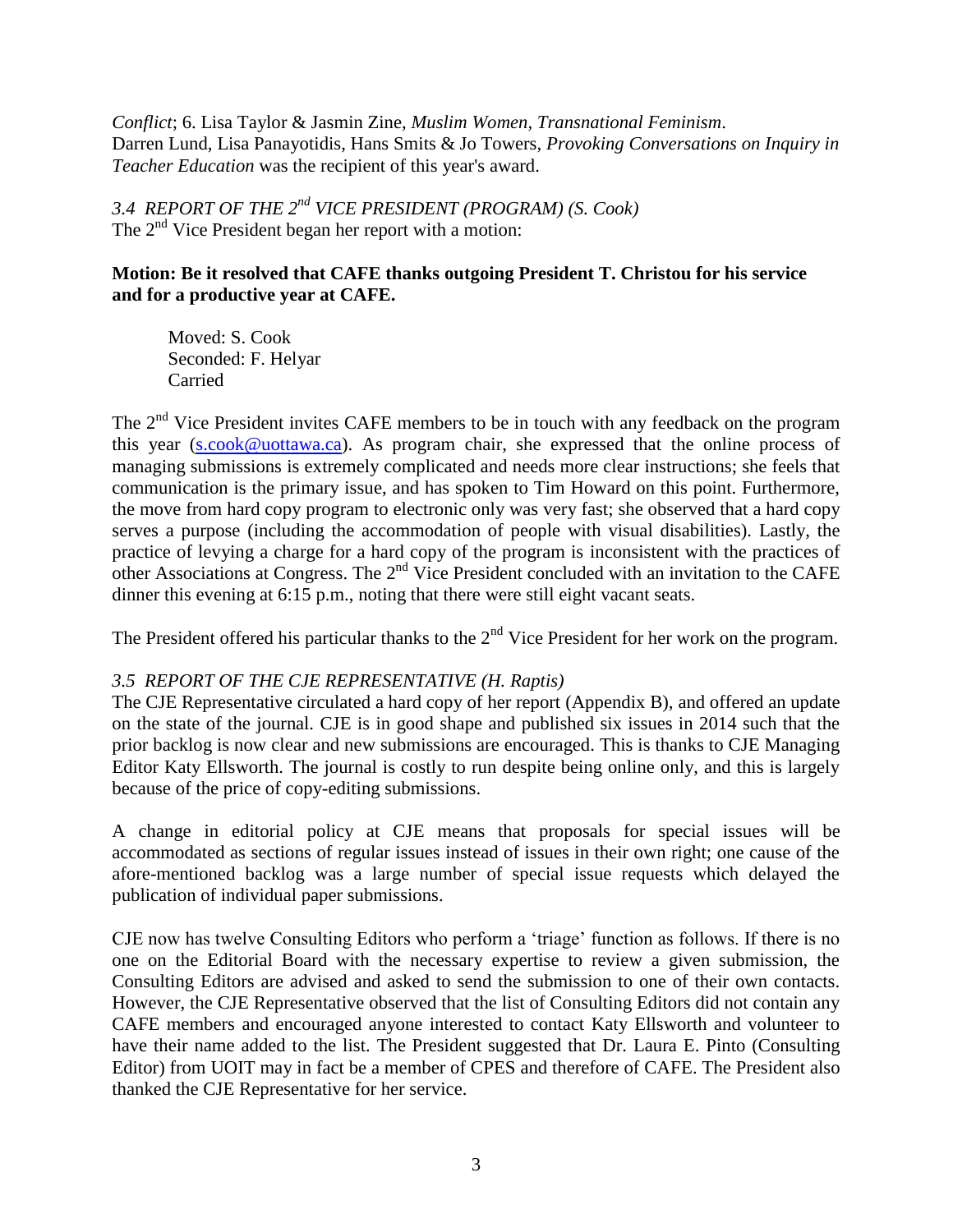## *Discussion of the CJE Representative's Report*

K. Llewellyn asked H. Raptis about the acceptance rate after review, given that this is not indicated in the report on 2014 submission and acceptance rates (see Appendix B). H. Raptis responded that the 2014 submissions are still in the decision stage. There was some discussion among members as to the 76% rejection rate at initial screening. K. Llewellyn suggested that, if 76% of papers were rejected as not germane to the Canadian context, for example, the way in which the journal describes its mandate may have to be clarified. H. Raptis responded that the mandate is intentionally broad, and the rejection rate results from papers not being ready for review and public consumption (e.g., having no abstract or improper APA, etc.). In the past, another contributor to the backlog was that the Editors would correspond at length with authors on the process of developing a submission even in the absence of an abstract, formatting, etc. This practice has been discontinued such that the Managing Editor initially rejects submissions (with feedback) if they do not meet basic criteria; this frees up the Editor's time.

There was further discussion on the acceptance rate, with the CJE Representative stating that the submissions are not as narrowly focussed as in past years and also not only empirical. As a result of this broadening, the acceptance rate is much higher. J. Ellis contributed the observation that SSHRC looks for a high rejection rate in a journal (75%) and that CJE meets this criterion at present. The President stated that CJE has guaranteed SSHRC funding for the next three years.

## *3.6 REPORT OF THE PRESIDENT, CPES (D. Kerr)*

The CPES President reported that CPES saw a thriving program this year with three days of sessions. CPES is pleased to recognize Jason Wallin as recipient of the 2015 CPES Master's Thesis Award, and Professor Walter Okshevsky as recipient of the CPES Distinguished Service Award. The CPES President particularly acknowledged Professor Okshevsky's research contributions, nurturing of scholarship and active participation in the field.

The CPES journal formerly known as *Paideusis* will be re-named *Philosophical Inquiry in Education*. The last issue under the previous name will be June, and the first issue under the new name will be in the coming fall. The CPES President thanked Bruce Maxwell and Kevin McDonough for their service and leadership during this time of transition.

At the CPES AGM, Dave Burns was elected to replace long-time outgoing Secretary-Treasurer Ann Chinnery. Lauren Bialystok also joined the executive.

Lastly, the CPES President remembered the late Harold Entwistle of Concordia University for his service to the discipline and the Society.

## *3.7 REPORT OF THE PRESIDENT, CHEA (K. Llewellyn)*

The CHEA President began by thanking Lynn Lemisko for her leadership and organization of a successful bi-annual CHEA conference this past fall; feedback on the event was in all respects extraordinary. The next CHEA conference will be held in Waterloo on the last weekend of October 2016, and an informal meeting was held at CSSE this year to begin planning.

CHEA is currently focused on growing the Association and its membership, particularly among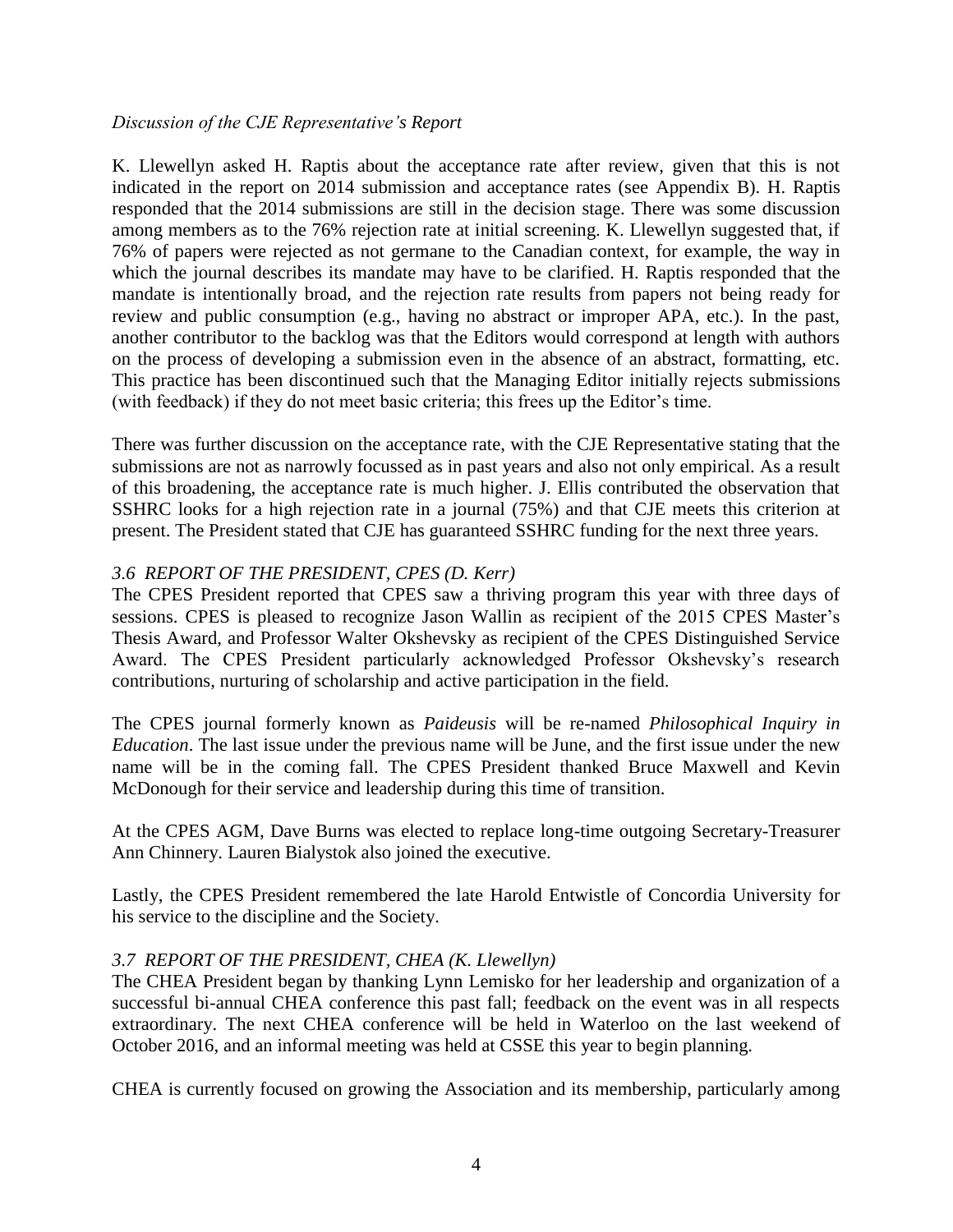graduate students. The executive is exploring issues related to branding, using social media and conducting outreach to international partners. These initiatives are intended to convey CHEA's mandate which is not only restricted to Canadian history of education or to Canadian scholars of Canadian history of education.

At CHEA's fall conference, the executive received a strong mandate from the CHEA membership at the AGM to formalize CHEA's relationship to CAFE as a SIG and to discuss the terms of formalization. A primary concern of CHEA is membership fees given that CHEA members must also become CSSE members, which can pose a financial burden for graduate students. Also, CHEA does not presently have a constitution although a draft has been initiated under the leadership of Lynn Lemisko.

Lastly, the CHEA President reported that CHEA is creating an archive of its own institutional history to be permanently housed at York University.

The President thanked the CHEA President and Lynn Lemisko for their service.

# *Discussion of the CHEA President's Report*

The discussion of CHEA's SIG status led to a brief conversation about SOCI-NET, which will not become a formal CAFE SIG at this time. The President reported that David Mandzuk had corresponded this past year with SOCI-NET members who were interested in the organization formalizing its relationship with CAFE, but no one at this time was able to step forward to take a leadership role in the process. Michael O'Sullivan stated that he will be involved in resolving the problem of SOCI-NET's status in the near future.

The President reminded the membership that SOCI-NET did in no way 'unbecome' or stop being a SIG, but rather that, like CHEA and CPES, SOCI-NET never was a formal SIG. He further encouraged SOCI-NET members to build a formal SIG, and noted that CHEA and CPES are both very strong with a growing membership and respective well-regarded journals.

Further to her report, the CHEA President added that the CHEA journal recently solicited calls for a special issue with a full page ad in a major Canadian history periodical, to highlight the efforts of CHEA to reach out to various other constituencies.

# *3.8 REPORT OF THE GRADUATE STUDENT REPRESENTATIVE (L. Alexandrova)*

The outgoing Graduate Student Representative began discussion of her report with observations on the concept of academic citizenship and reiterated her call from last year's AGM to increase the number of students who are active participants (who present and not only attend). She noted that this is an issue of funding.

The Graduate Student Representative also shared some anecdotal reports from graduate students that their programs of study in the foundations are beneficial and inform their teaching practice, which connects to the theme of the CAFE Plenary Session on the status of the foundations. She supports many of the points made at the Plenary Session from the graduate student's perspective, particularly on developing key messages around how the foundations can benefit the university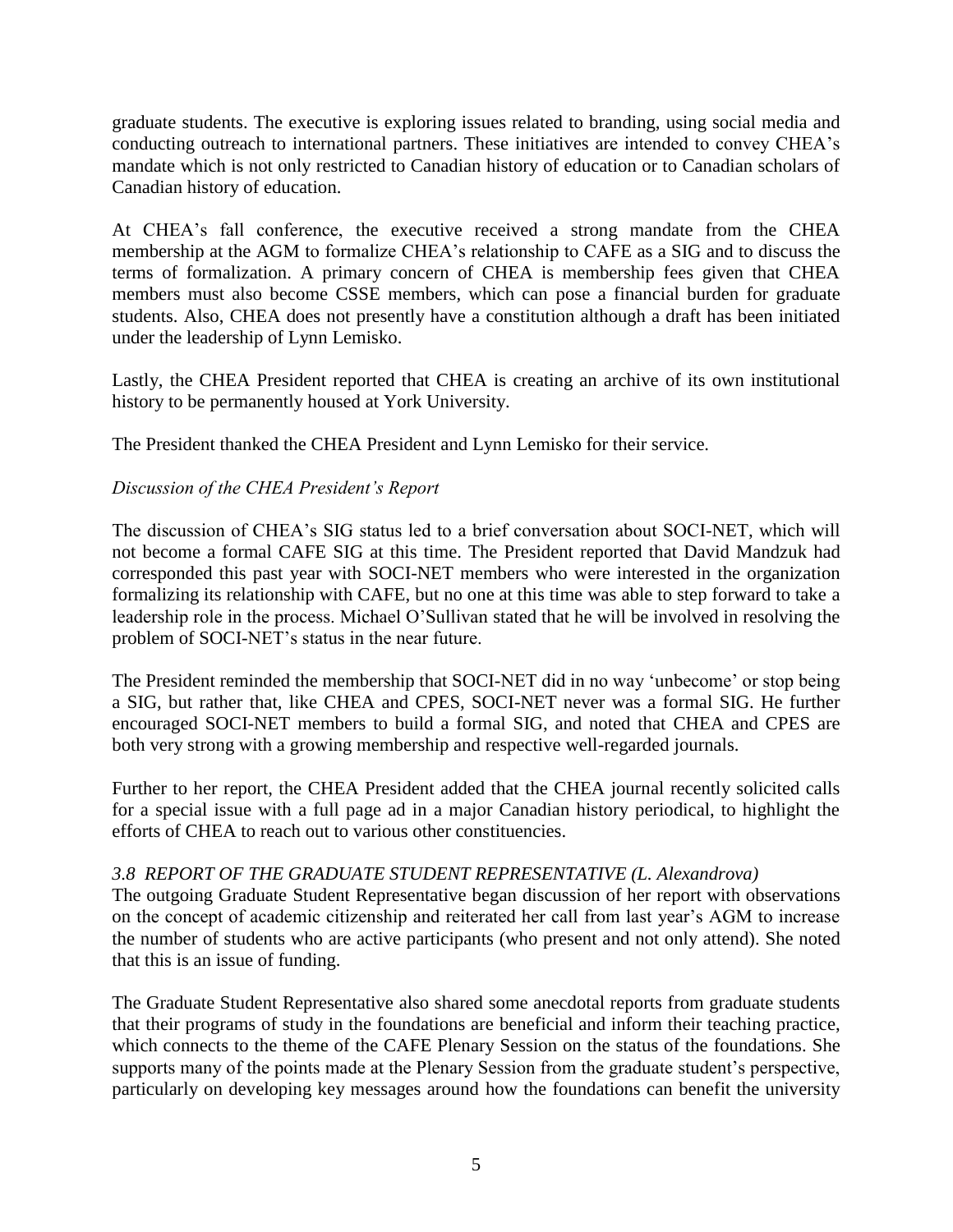and how the foundations extend or are in line with explicit policies in higher education.

She observed that the new CAFE Outstanding Dissertation/Thesis Recognition Related to the Foundations of Education awards for graduate students are meant to acknowledge and make known good work done by graduate students and mentors. The Graduate Student Representative suggests that CAFE consider giving one or two awards but also providing certificates to all nominees in the future.

Lastly, the Graduate Student Representative encouraged CAFE to broaden opportunities for students to participate more fully in the Association. One possible step in this direction would be increasing graduate student representation and having more than one Graduate Student Representative on the executive.

The President thanked the Graduate Student Representative for her service and consistent intellectual contributions to the conversation around CAFE's identity and service to the field.

## **4) MOTIONS**

**4.1 Be it resolved that the membership fee for Regular Members be increased from \$10 per annum to \$15 per annum. The membership for Students/Retired/Low Income Members will remain at \$5 per annum.**

Moved: T. Christou Seconded: S. van Nuland

## *Discussion*

Members requested more information on the reasons for the increase in relation to CAFE's financial situation and there was discussion on whether the increase should be greater than \$15. The President responded that CAFE would like to cater with greater ease at CSSE and be able to support graduate students as well as the CHEA conference. Concern was expressed by M. Forrest that the proposed gap between the Students/Retired/Low Income fee and the faculty fee might become very wide under the proposed increase such that eventually the Students/Retired/Low Income fee will be increased anyway. The President re-iterated his concern for graduate student expenses and insisted that this fee will remain the same. There was also discussion on the topic of university catering costs and the membership fees charged by other associations/societies within CSSE.

J. Ellis called the question and offered a friendly amendment to the motion. The amendment was accepted by T. Christou as follows:

**4.1 (AMENDED) Be it resolved that the membership fee for Regular Members be increased from \$10 per annum to** \$15 **\$20 per annum. The membership for Students/Retired/Low Income Members will remain at \$5 per annum.**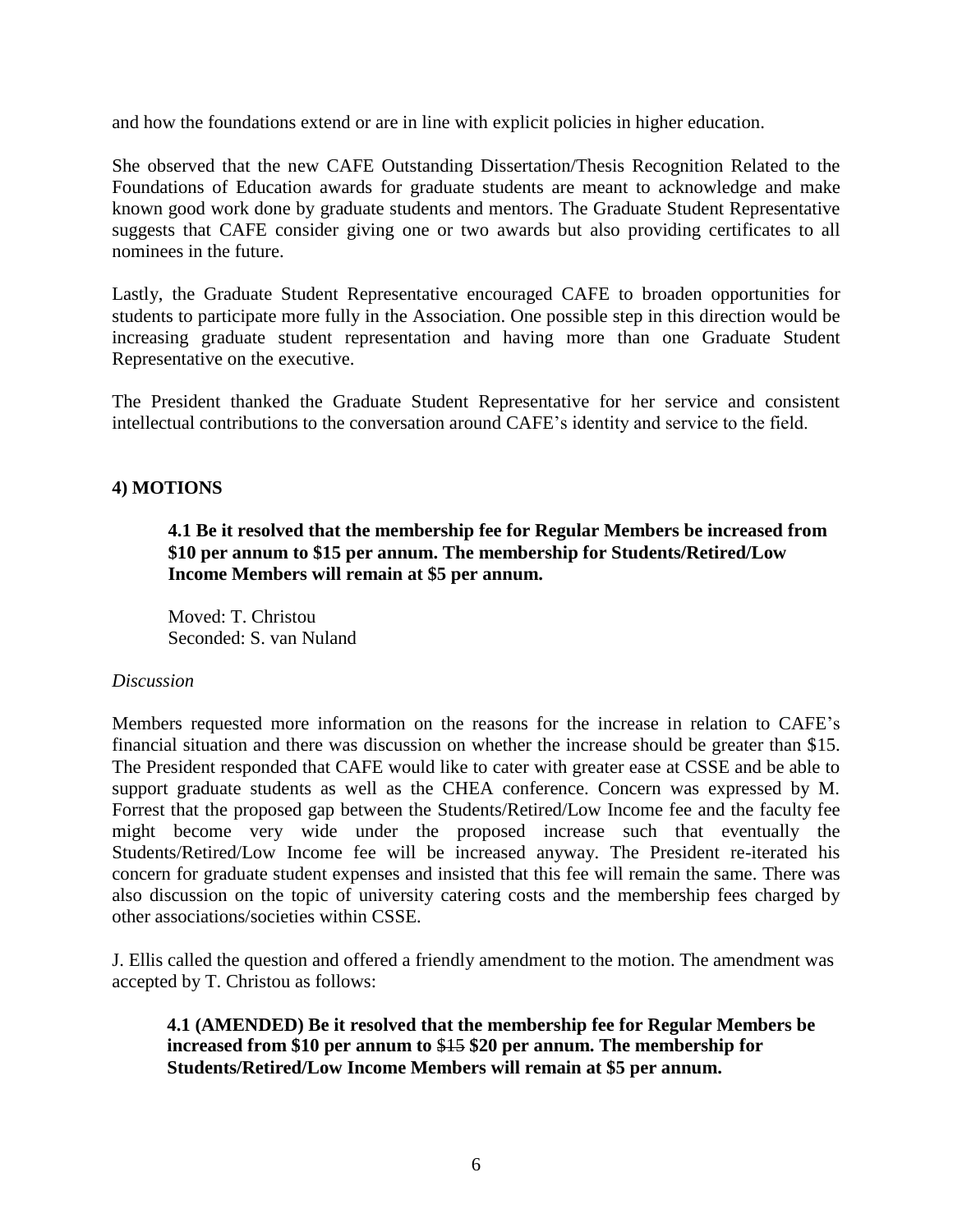Moved: T. Christou Seconded: S. van Nuland Carried

## **4.2 Be it resolved that, effective immediately, the Canadian History of Education Association be recognized in principle as a SIG of CAFE and asked to submit a Constitution within a year's time.**

Moved: K. Llewellyn Seconded: L. Lemisko

## *Discussion*

The CPES President asked the CHEA President to comment more fulsomely on the mandate that the CHEA executive received from their membership in the fall. The CHEA President responded that CHEA members are interested in seeing the draft constitution and asked whether they will continue to have a conference at CSSE like other SIGs or just the CHEA bi-annual conference (affirmative for both). Members were also concerned about fees and any changes CHEA's formal incorporation might bring to the fee structure and whether non-members of CSSE can attend CHEA's annual conference. The CHEA President noted that more conversation with members is in order and this is not a *fait accompli* by any means. Further, many people who attend the CHEA conference are members of the Canadian Historical Association and not CSSE or CHEA; there was some discussion as to the complexity of the situation which will require careful discussion going forward. CHEA is not currently associated with any other organization.

Carried

## -- MOVE TO ELECTIONS --

## **6) ELECTIONS**

M. O'Sullivan was nominated to receive nominations for this year's elections to the executive committee. It was noted by M. O'Sullivan that the agenda is mistaken and only the CJE Representative, Member-at-Large (Communications), Graduate Student Representative and the two Vice-Presidents are open positions at this time.

*All positions acclaimed*.

| <b>CJE</b> Representative |                                                               |
|---------------------------|---------------------------------------------------------------|
|                           | Michelle Forrest (Nominated: committee; Seconded: L. Lemisko) |
|                           |                                                               |
|                           | Member-at-Large (Communications)                              |
|                           | Lynn Lemisko (Nominated: committee; Seconded: T. Christous)   |

1<sup>st</sup> Vice President

Shirley van Nuland (Nominated: committee; Seconded: H. Raptis)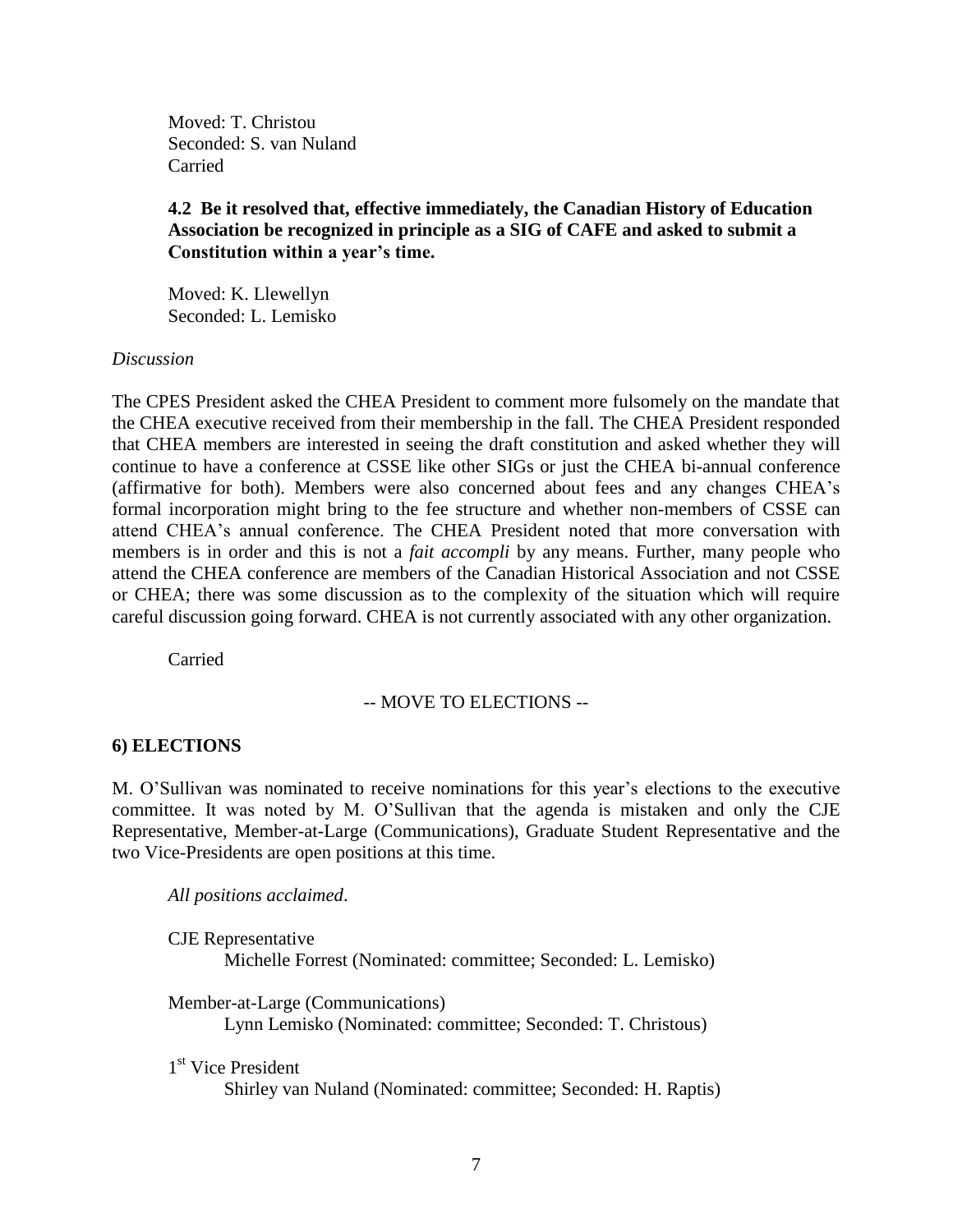2<sup>nd</sup> Vice President

Lisa Panayotidis (Nominated: committee; Seconded: T. Christou)

Graduate Student Representatives\* Kate Dubensky (self-nominated) Kyle Robinson (Nominated: T. Christou) Pamela Rogers (self-nominated) Jennifer Thivierge (self-nominated)

\*In view of the outgoing Graduate Student Representative's suggestion that graduate student representation in CAFE be increased, and the fact that four students were nominated for the position, a discussion ensued as to the possibility of expanding the position.

**Motion: Be it resolved that the single Graduate Student Representative position be converted to a standing Young Scholars Committee supported by the President. The Committee would advise and assist members of the executive with their respective functions, as needed.**

Moved: M. O'Sullivan Seconded: L. Alexandrova Carried

Lastly, L. Lemisko expressed that she would like to discuss with D. Mandzuk (incumbent Member-at-Large) the possibility of taking on the Events Member-at-Large portfolio in lieu of communications. After further discussion, these two positions were, indeed, switched.

-- RETURN TO ORDER IN THE AGENDA --

# **5) REPORTS ON CAFE INITIATIVES**

## *5.1 CAFE Plenary Session*

The report on the Plenary Session is being compiled by Lee Airton (Secretary-Treasurer) and will be shortly made available to the CAFE membership in order to plan next action steps.

#### *5.2 CAFE Keynote and Reception*

The  $2<sup>nd</sup>$  Vice President (S. Cook) reiterated the invitation to the members to attend the CAFE Keynote featuring Dr. Chad Gaffield and Reception following thereafter.

#### 5.3 CAFE Book Celebration

The 1<sup>st</sup> Vice President invited the CAFE membership to the Book Celebration where CAFE members who published books (seven) in the past year will speak to their work.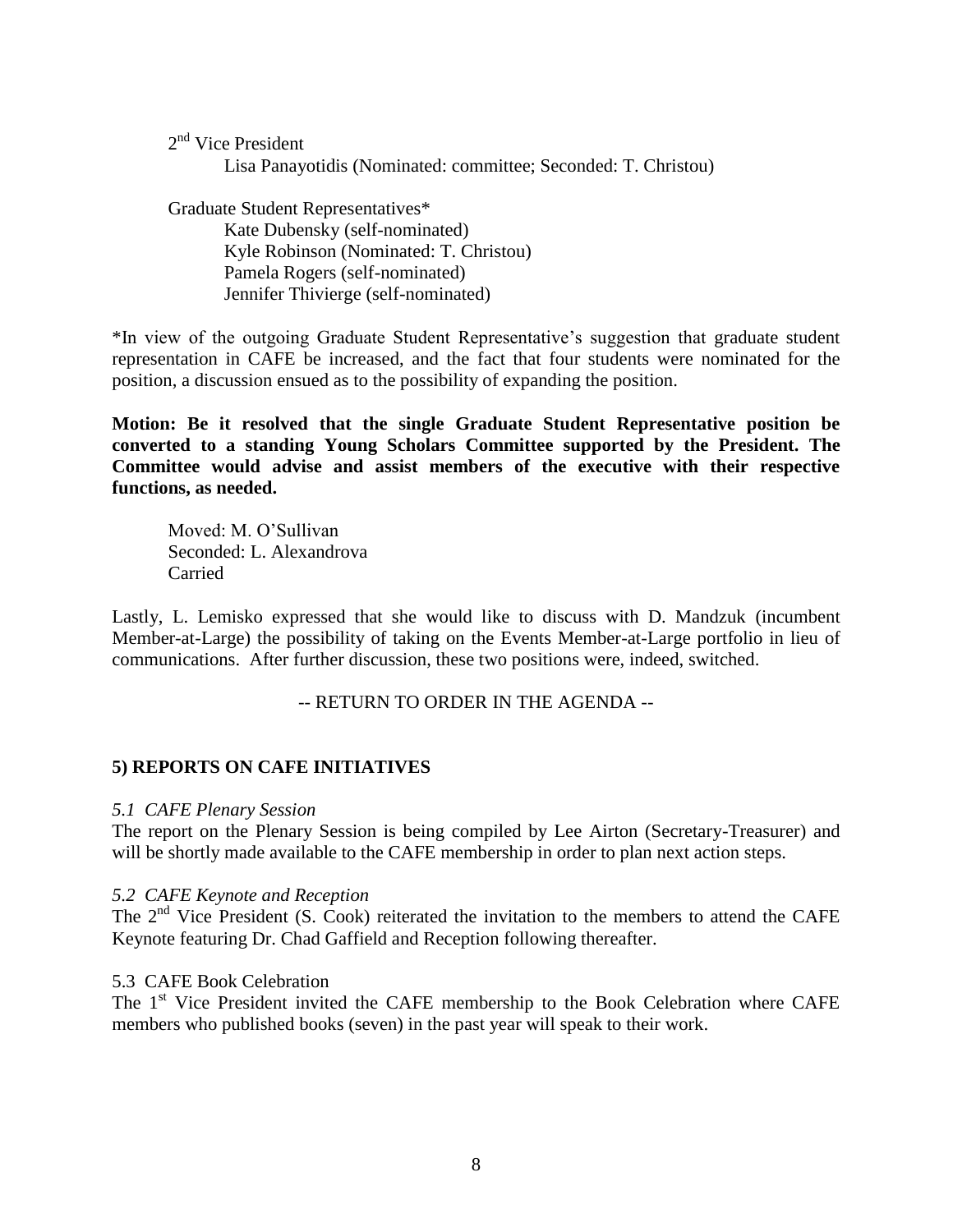## *5.4 CAFE Graduate Student Recognition*

S. van Nuland reported on her work with the committee to establish the CAFE Outstanding Dissertation/Thesis Recognition Related to the Foundations of Education awards for graduate students. The nominations were outstanding and reading them was a pleasure. Four recipients (one Masters and three Ph.D.) were honoured and received certificates at the AGM.

### *5.5 CAFE Award to Recognize Outstanding Mentoring and Advising*

S. van Nuland reported on the process to develop, with help from D. Mandzuk, a new CAFE award for faculty who demonstrate excellence in mentoring and advising graduate students. She proposed that an exploratory working group be struck to consider whether such an award is desirable and viable, and to develop preliminary nomination criteria and procedures. The goal would be to prepare to publicize a January 2016 call for nominations.

J. Ellis recognized S. van Nuland's work on the proposal and added a concern that a large proportion of our CAFE colleagues are sessionals who do not supervise graduate students. Also, some CAFE members teach in large research universities whereas others do not. He worried that this proposal rewards the people who are already significantly rewarded in academia, and asked whether the proposal might be framed to include sessional faculty colleagues and colleagues who do not teach at large research universities. S. van Nuland indicated that these and other similar concerns can certainly be part of the working group's discussions.

## **Motion: Be it resolved that a CAFE Working Group be struck to explore and, pending the outcomes of the exploratory process, establish a CAFE Award to Recognize Outstanding Mentoring and Advising to receive nominations in advance of the next conference.**

Moved: S. van Nuland Seconded: M. Forrest Carried

The following CAFE members volunteered to serve on the Working Group with S. van Nuland: H. Raptis, J. Ellis and D. Yoset-Hassidim.

#### *5.6 CAFE Website and Outreach*

Information on the new website is available in the President's report (above).

## **7) AD HOC ANNOUNCEMENTS AND REPORTS FROM MEMBERS**

## *7.1 Possible Special Event at CSSE 2016 in Calgary*

M. Forrest shared reflections on the CAFE Plenary Session and proposed that a silent auction be held next year in Calgary on site at Congress and which would benefit a local community organization. This would be an instance of foundations scholars creating justifications for the value of the foundations: showing our impact instead of telling. She proposed that this could be organized in relation to the Truth and Reconciliation Commission, and perhaps include reaching out to First Nations elders in the Calgary area to request guidance as to whether there is an immediate need to which the proceeds could be dedicated.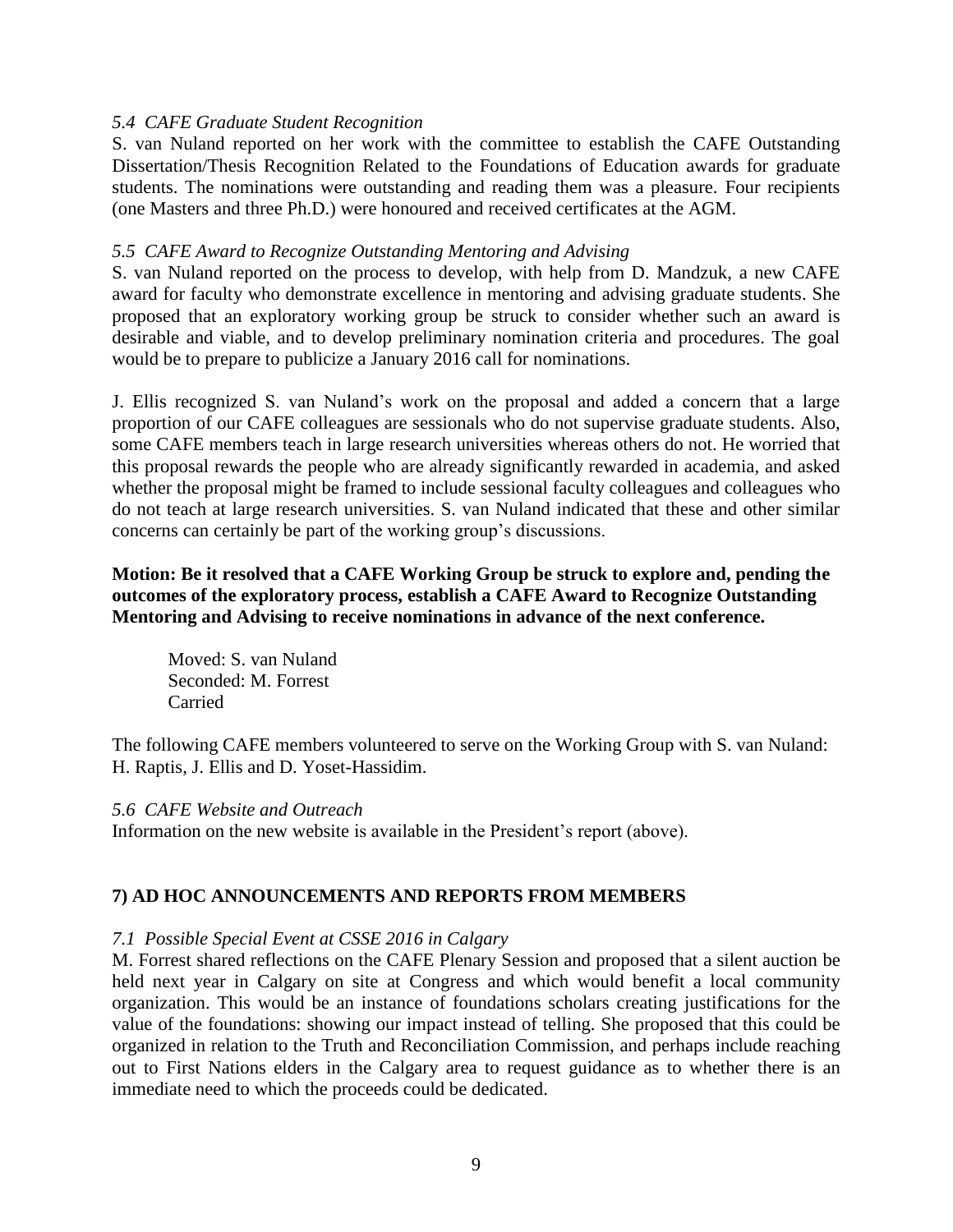## **Motion: Be it resolved that the CAFE executive take up M. Forrest's suggestion as a topic of discussion and inform the membership.**

Moved: M. Forrest Seconded: L. Wheedon Carried

## *7.2 Reminders*

S. van Nuland stated that this year's award recipients will be at the dinner this evening. S. Cook reiterated her invitation for members to attend.

## *7.3 President's Farewell Message (T. Christou)*

The (outgoing) President offered best wishes to K. Clausen (President-elect) for the coming year in the form of a quotation in Greek. The President's rough translation (paraphrased by L. Airton) is as follows: "I hope to pass on the state healthier and more robust than I received it."

**8) ADJOURNMENT**: Moved: S. van Nuland; Seconded: L. Airton.

## **ADJOURNED 4:44 p.m.**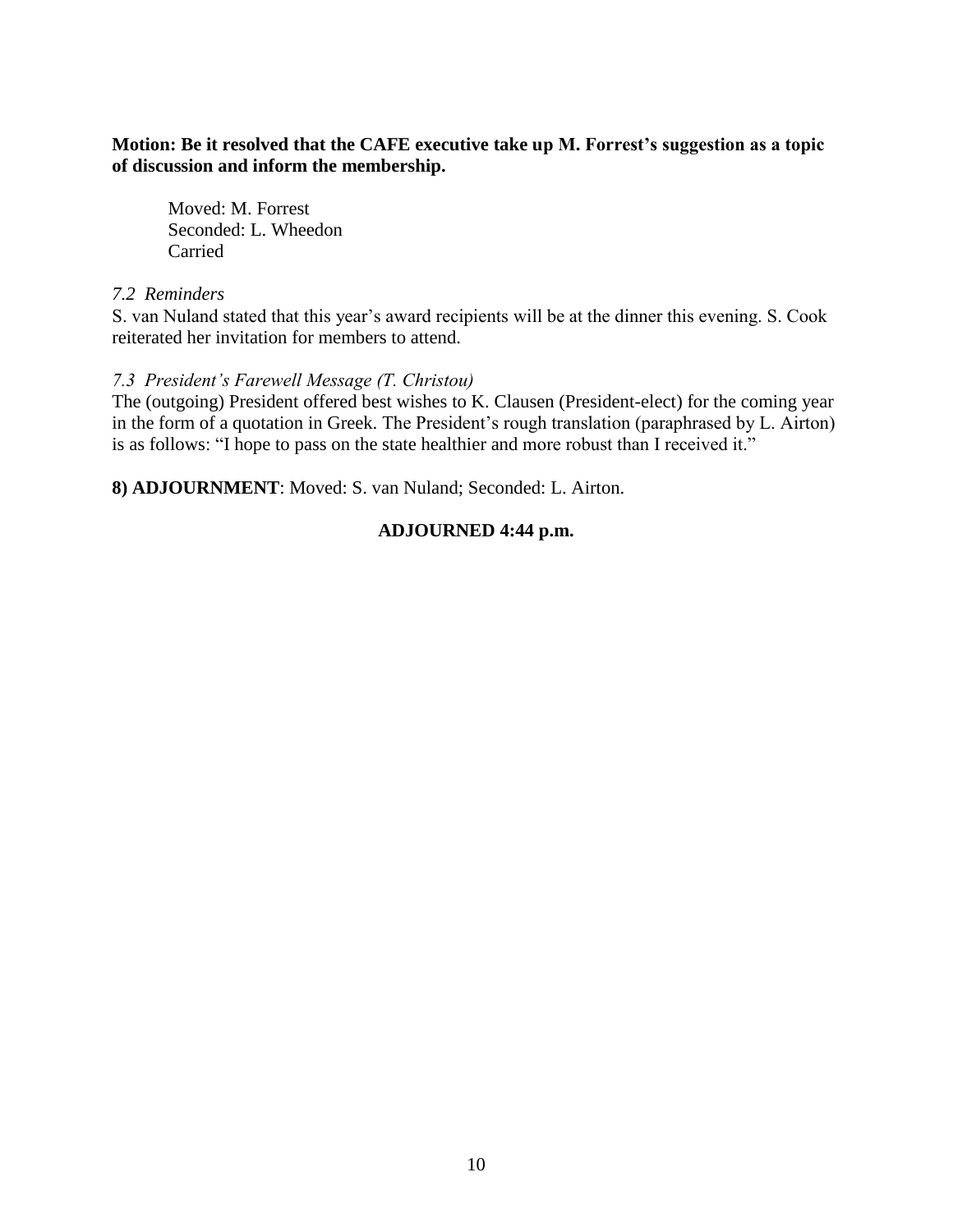# **APPENDIX A**

# **2014-2015 Report of the Secretary-Treasurer**

# Prepared by Lee Airton, OISE/University of Toronto

This past year the Association incurred few expenses. The first in the table below is selfexplanatory. The second supported the (outgoing) President's invited address to the ACDE to promote the educational foundations in Canadian teacher education programs. An additional asyet-unlisted expense is the catering costs from CSSE at Brock in 2014, which Tim Howard reports will be deducted shortly following the completion of the 2014 CSSE Audit.

*Summary of Expenditures since the Previous Report of the Secretary-Treasurer*

Please note that this year's starting balance was \$4,103.25.

| <b>Date</b> | <b>Amount</b>   | <b>Balance</b> | <b>Reason</b>                               |  |
|-------------|-----------------|----------------|---------------------------------------------|--|
| 2014-06-12  | $-$ \$64.26     | \$4,038.99     | CAFE - Theodore Christou - to pay for award |  |
|             |                 |                | and framing of outstanding publication $\&$ |  |
|             |                 |                | distinguished service                       |  |
| 2014-11-12  | $\sim$ \$229.36 | \$3,809.63     | CAFE - Theodore Christou - to pay for hotel |  |
|             |                 |                | charges for meeting with ACDE in Ottawa     |  |

*Summary of Membership*

| Year          | <b>Regular (\$10)</b> | Student (\$5) | Retired (\$5) | Low Income (\$5) | <b>International</b> (\$10) |
|---------------|-----------------------|---------------|---------------|------------------|-----------------------------|
| 2013-2014     |                       |               |               |                  |                             |
| 2014-2015     | 100                   |               |               |                  |                             |
| <b>CHANGE</b> | +19                   | + 14          |               |                  |                             |

The total member count in 2013-2014 was 163, and our current count is 197.

The Association collected \$1,490 in membership dues for the 2014-2015.

At the AGM, a motion was carried to raise the membership fee for Regular members to \$20 which will bring a much-needed income increase to the Association in the next calendar year.